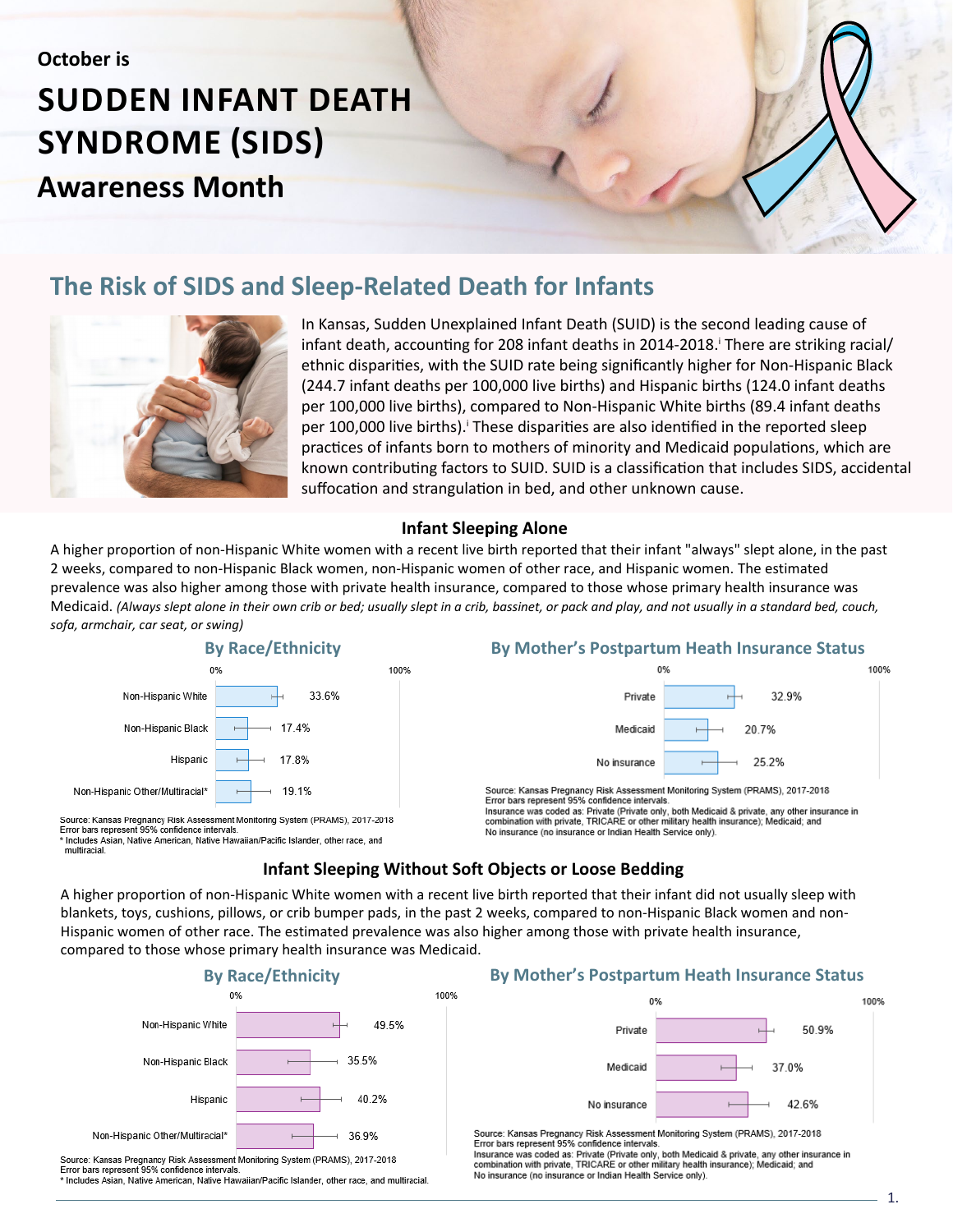## **Make a Difference for Kansas Infants**

Due to the preventable nature of many SIDS-attributed deaths, education surrounding safe sleep practices and related protective factors, such as breastfeeding and smoking cessation, are key to protecting Kansas babies. With more than 90% of SIDS-attributed deaths occurring before 6 months of age<sup>ii</sup>, educating parents and caregivers during the perinatal and newborn periods about the risks of unsafe sleeping practices and mitigating environmental hazards can help reduce mortality in infants. Universal education, as well as messaging targeted at high-risk populations, is critical. Please join educators around the country in sharing important information on how to reduce risks and establish healthy choices to help prevent SIDS from impacting your community.

## **Remember and Remind Others of the ABCs of Safe Sleep:**



**Alone** Baby should sleep in parent's room, separate sleep surface.



**Back** Baby should always sleep on their back for every sleep.



### **Clutter-Free Crib**

Avoid using soft bedding including crib bumpers, blankets, pillows and soft toys.

## **Resources**

#### **SIDS Awareness Month Specific:**

- [2020 SIDS Awareness Month #SafeSleepSnap Digital](https://safetosleep.nichd.nih.gov/resources/sids-awareness-toolkit) [Toolkit](https://safetosleep.nichd.nih.gov/resources/sids-awareness-toolkit) by the National Institute of Health (NIH)
- [National Sudden Infant Death Syndrome Awareness](https://www.nichq.org/resource/national-sudden-infant-death-syndrome-sids-awareness-month-social-media-toolkit) [Month Social Media Toolkit](https://www.nichq.org/resource/national-sudden-infant-death-syndrome-sids-awareness-month-social-media-toolkit) by the National Institute for Children's Health Quality (NICHQ)
- [Pregnancy & Infant Loss Awareness Month Campaign](http://www.kidsks.org/awareness-month.html) [Materials](http://www.kidsks.org/awareness-month.html) by the Kansas Infant Death and SIDS (KIDS) Network
- [SIDS Awareness Month Article](https://icea.org/sids-awareness-month/) by The International Childbirth Education Association (ICEA)
- [Images and Infographics](https://www.google.com/search?rlz=1C1GCEB_enUS801US801&sxsrf=ALeKk037CaG8XqJ2ZmlvW-hH5BX6z8Hjdw:1601321619272&source=univ&tbm=isch&q=sids+awareness+month&sa=X&ved=2ahUKEwjIpKbyy4zsAhWWZM0KHUT3A1gQ420oA3oECA4QCg&biw=1331&bih=711&safe=active&ssui=on)

### **Providers and Educators**

#### **Provider Training / Education Events:**

- KIDS Network [Certified Safe Sleep Instructors](http://www.kidsks.org/safe-sleep-instructors.html) (SSIs)
- [Safe Sleep Expansion Project](http://www.kidsks.org/statewide-ssi-strategy.html) Statewide SSI Strategy
- [Zero to One: Disparities In Infant Mortality](http://www.kidsks.org/professional-resources.html)  by KIDS Network
- [PASafeSleep Train-the-Trainer Program](https://www.pasafesleep.org/providereducation) Online Course
- SIDS and Other Sleep-Related Causes of Infant Death [Online Education Opportunities for Healthcare &](https://safetosleep.nichd.nih.gov/resources/providers) [Service Providers](https://safetosleep.nichd.nih.gov/resources/providers)
- KS TRAIN Safe Sleep Training for Child Care and Health Care Providers - [Safe Slumber: Creating a Safe Sleep](https://www.train.org/ks/course/1073036/) [Environment](https://www.train.org/ks/course/1073036/)
- Oct. 26-29 [Safe Sleep Social Media Parties](https://safetosleep.nichd.nih.gov/activities/outreach/social-media-block-party)  8-15 minute Facebook Live safe sleep education

#### **Information about SIDS and Safe Sleep:**

[Policy Statement](http://www.kidsks.org/uploads/4/9/1/4/49142465/peds.2016-2938.full._policy.pdf) by the American Academy of Pediatrics (AAP)

- [CDC Vitalsigns | Safe Sleep for Babies](https://www.cdc.gov/vitalsigns/safesleep/index.html) [Fact Sheet and](https://www.cdc.gov/vitalsigns/pdf/2018-01-vitalsigns.pdf) [Infographic](https://www.cdc.gov/vitalsigns/pdf/2018-01-vitalsigns.pdf)
- [Safe Sleep Printable and Shareable Resources](https://safetosleep.nichd.nih.gov/resources/caregivers) for use with Caregivers and Families by NIH

### **Parents and Caregivers**

#### **Information about SIDS and Safe Sleep:**

- [Safe Sleep Information](http://www.kidsks.org/safe-sleep.html) by the KIDS Network
- Kansas' [Safe Sleep Website](http://www.safesleepkansas.org/)
- [Information for Parents and Caregivers on SUID and](https://www.cdc.gov/sids/Parents-Caregivers.htm#:~:text=Keep%20your%20baby) [SIDS](https://www.cdc.gov/sids/Parents-Caregivers.htm#:~:text=Keep%20your%20baby) by Centers for Disease Control (CDC)
- [Sudden Infant Death Syndrome \(SIDS\)](http://www.childrenshospital.org/conditions-and-treatments/conditions/s/sudden-infant-death-syndrome-sids/symptoms-and-causes) | Symptoms and Causes by the Boston Children's Hospital
- [Sudden Infant Death Syndrome \(SIDS\)](https://www.stanfordchildrens.org/en/topic/default?id=sudden-infant-death-syndrome-sids-90-P02412) by Stanford Children's Health
- [Safe Sleep for Your Baby](https://www.marchofdimes.org/baby/safe-sleep-for-your-baby.aspx) by March of Dimes
- [Back to Sleep, Tummy to Play](https://www.healthychildren.org/English/ages-stages/baby/sleep/Pages/Back-to-Sleep-Tummy-to-Play.aspx) by healthychildren.org
- Video: [ABCs of Safe Sleep](Video:%20ABC’s%20of%20Safe%20Sleep)
- Video: [Safe Sleep for Babies](https://www.youtube.com/watch?v=TU2AzUKAOPE)

#### **Smoking Increases the Risk of SIDS:**

- [Health Effects of Secondhand Smoke](https://www.cdc.gov/tobacco/data_statistics/fact_sheets/secondhand_smoke/health_effects/index.htm) by CDC
- [How Smoking Harms Your Child](https://women.smokefree.gov/pregnancy-motherhood/smokefree-motherhood/how-smoking-harms-your-child) by smokefreewomen. gov

#### **Breastfeeding to Reduce the Risk of SIDS:**

- [Study: Breastfeeding for at least 2 months reduces risk](https://www.aappublications.org/news/2017/10/30/BreastfeedingSIDS103017) [of SIDS](https://www.aappublications.org/news/2017/10/30/BreastfeedingSIDS103017), AAP News
- [Breastfeed Your Baby to Reduce the Risk of SIDS](https://www.nichd.nih.gov/sites/default/files/2018-11/Breastfeed_Baby_SIDS_final.pdf) by NIH
- Video: [Breastfeed Your Baby to Reduce the Risk of SIDS](https://www.youtube.com/watch?v=TwEU44FEGJU)